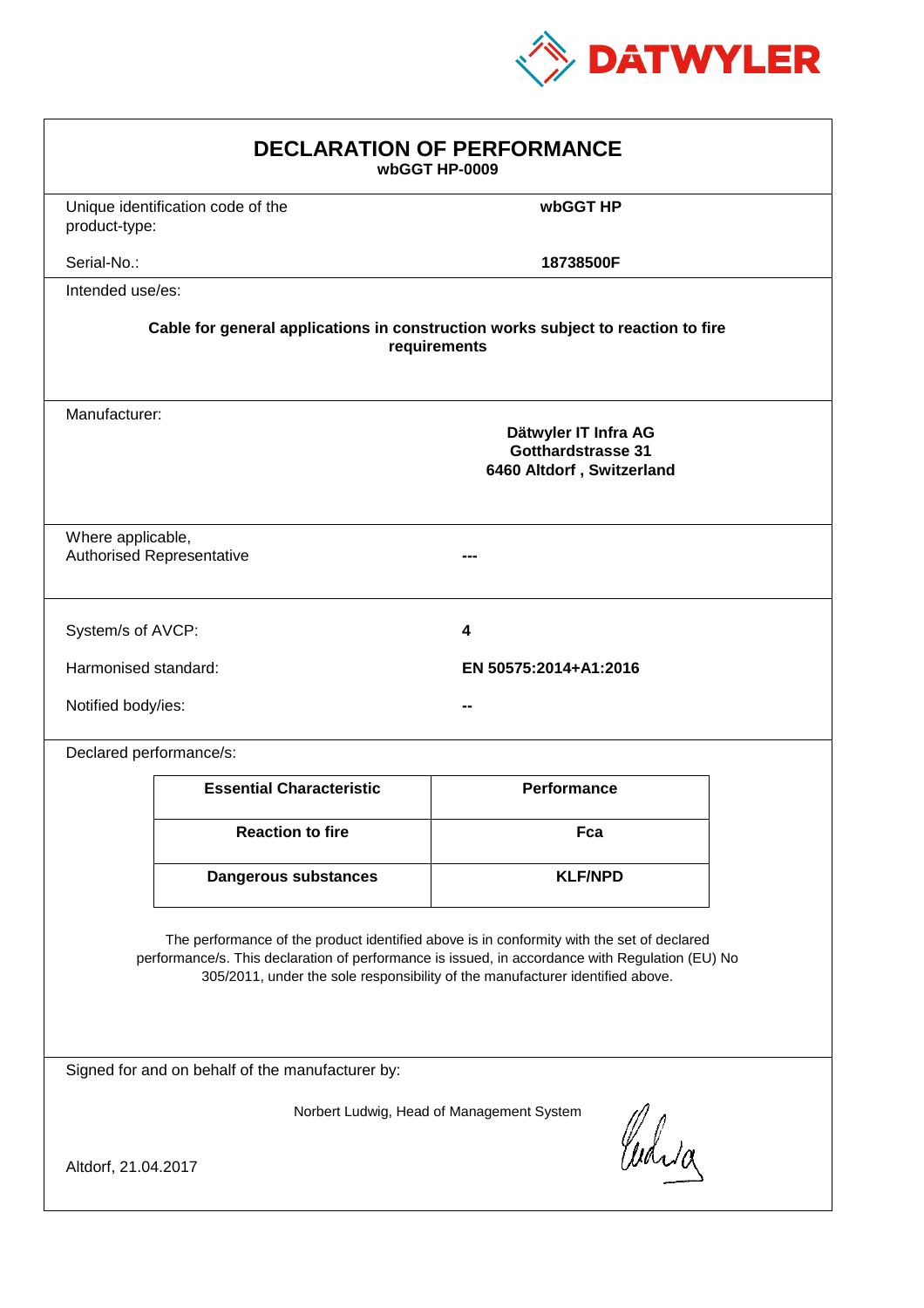

| LEISTUNGSERKLÄRUNG<br>wbGGT HP-0009                                                                                                                                                                                                                        |                                                                        |                                                                                |  |  |
|------------------------------------------------------------------------------------------------------------------------------------------------------------------------------------------------------------------------------------------------------------|------------------------------------------------------------------------|--------------------------------------------------------------------------------|--|--|
|                                                                                                                                                                                                                                                            | Eindeutiger Kenncode des Produkttyps:                                  | wbGGT HP                                                                       |  |  |
| Serien-Nr.:                                                                                                                                                                                                                                                |                                                                        | 18738500F                                                                      |  |  |
| Verwendungszweck(e):                                                                                                                                                                                                                                       |                                                                        |                                                                                |  |  |
|                                                                                                                                                                                                                                                            | Kabel/Leitung für allgemeine Anwendungen in Bauwerken in Bezug auf die | Anforderungen an das Brandverhalten                                            |  |  |
| Hersteller:                                                                                                                                                                                                                                                |                                                                        | Dätwyler IT Infra AG<br><b>Gotthardstrasse 31</b><br>6460 Altdorf, Switzerland |  |  |
|                                                                                                                                                                                                                                                            | Wo anwendbar, Bevollmächtigter:                                        |                                                                                |  |  |
| Leistungsbeständigkeit:                                                                                                                                                                                                                                    | System(e) zur Bewertung und Überprüfung der                            | 4                                                                              |  |  |
| Harmonisierte Norm:                                                                                                                                                                                                                                        |                                                                        | EN 50575:2014+A1:2016                                                          |  |  |
| Notifizierte Stelle(n):                                                                                                                                                                                                                                    |                                                                        |                                                                                |  |  |
| Erklärte Leistung(en):                                                                                                                                                                                                                                     |                                                                        |                                                                                |  |  |
|                                                                                                                                                                                                                                                            | <b>Wesentliche Merkmale</b>                                            | Leistung                                                                       |  |  |
|                                                                                                                                                                                                                                                            | <b>Brandverhalten</b>                                                  | Fca                                                                            |  |  |
|                                                                                                                                                                                                                                                            | Gefährliche Stoffe                                                     | <b>KLF/NPD</b>                                                                 |  |  |
| Die Leistung des vorstehenden Produkts entspricht der erklärten Leistung/den erklärten<br>Leistungen. Für die Erstellung der Leistungserklärung im Einklang mit der Verordnung (EU) Nr.<br>305/2011 ist allein der obengenannte Hersteller verantwortlich. |                                                                        |                                                                                |  |  |
| Unterzeichnet für den Hersteller und im Namen des Herstellers von:                                                                                                                                                                                         |                                                                        |                                                                                |  |  |
| Norbert Ludwig, Head of Management System<br>Curia                                                                                                                                                                                                         |                                                                        |                                                                                |  |  |
| Altdorf, 21.04.2017                                                                                                                                                                                                                                        |                                                                        |                                                                                |  |  |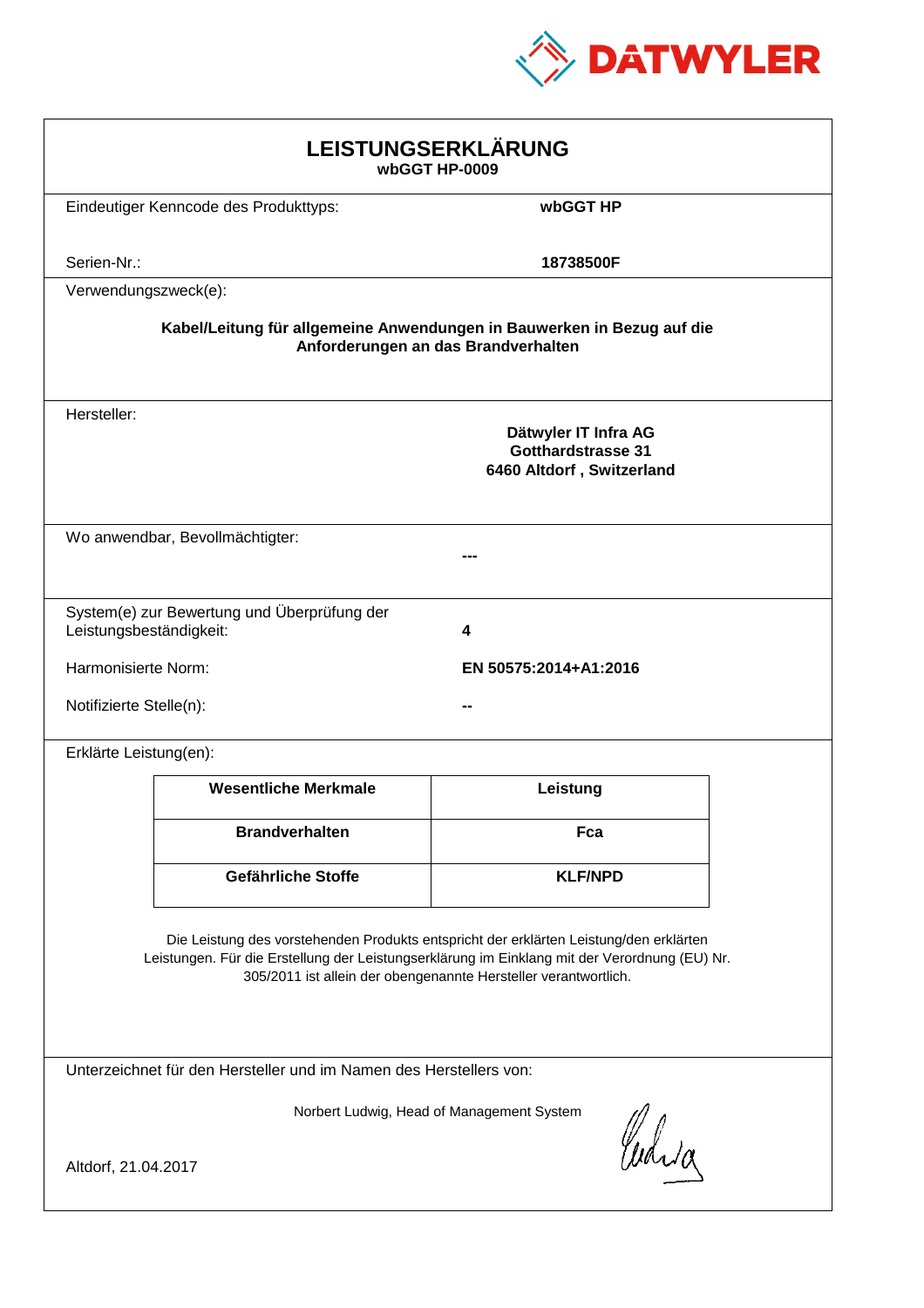

| <b>PRESTATIEVERKLARING</b><br>wbGGT HP-0009                                                                                                                                                                                                                                 |                                                                         |                                                                                |  |  |
|-----------------------------------------------------------------------------------------------------------------------------------------------------------------------------------------------------------------------------------------------------------------------------|-------------------------------------------------------------------------|--------------------------------------------------------------------------------|--|--|
| producttype:                                                                                                                                                                                                                                                                | Unieke identificatiecode van het                                        | wbGGT HP                                                                       |  |  |
| Serienr.:                                                                                                                                                                                                                                                                   |                                                                         | 18738500F                                                                      |  |  |
| Beoogd(e) gebruik(en):                                                                                                                                                                                                                                                      |                                                                         |                                                                                |  |  |
| Kabels voor algemene toepassingen in bouwwerken die onder<br>voorschriften inzake materiaalgedrag bij brand vallen                                                                                                                                                          |                                                                         |                                                                                |  |  |
| Fabrikant:                                                                                                                                                                                                                                                                  |                                                                         | Dätwyler IT Infra AG<br><b>Gotthardstrasse 31</b><br>6460 Altdorf, Switzerland |  |  |
|                                                                                                                                                                                                                                                                             | indien van toepassing, Gemachtigde:                                     |                                                                                |  |  |
| prestatiebestendigheid:<br>Geharmoniseerde norm:<br>Aangemelde instantie(s):                                                                                                                                                                                                | Het systeem of de systemen voor de<br>beoordeling en verificatie van de | 4<br>EN 50575:2014+A1:2016                                                     |  |  |
| Aangegeven prestatie(s)                                                                                                                                                                                                                                                     |                                                                         |                                                                                |  |  |
|                                                                                                                                                                                                                                                                             | Essentiële kenmerken                                                    | <b>Prestatie</b>                                                               |  |  |
|                                                                                                                                                                                                                                                                             | <b>Brandreactie</b>                                                     | Fca                                                                            |  |  |
|                                                                                                                                                                                                                                                                             | Gevaarlijke stoffen                                                     | <b>KLF/NPD</b>                                                                 |  |  |
| De prestaties van het hierboven omschreven product zijn conform de aangegeven prestaties. Deze<br>prestatieverklaring wordt in overeenstemming met Verordening (EU) nr. 305/2011 onder de exclusieve<br>verantwoordelijkheid van de hierboven vermelde fabrikant verstrekt. |                                                                         |                                                                                |  |  |
| Ondertekend voor en namens de fabrikant door:                                                                                                                                                                                                                               |                                                                         |                                                                                |  |  |
| Norbert Ludwig, Head of Management System<br>Curia<br>Altdorf, 21.04.2017                                                                                                                                                                                                   |                                                                         |                                                                                |  |  |
|                                                                                                                                                                                                                                                                             |                                                                         |                                                                                |  |  |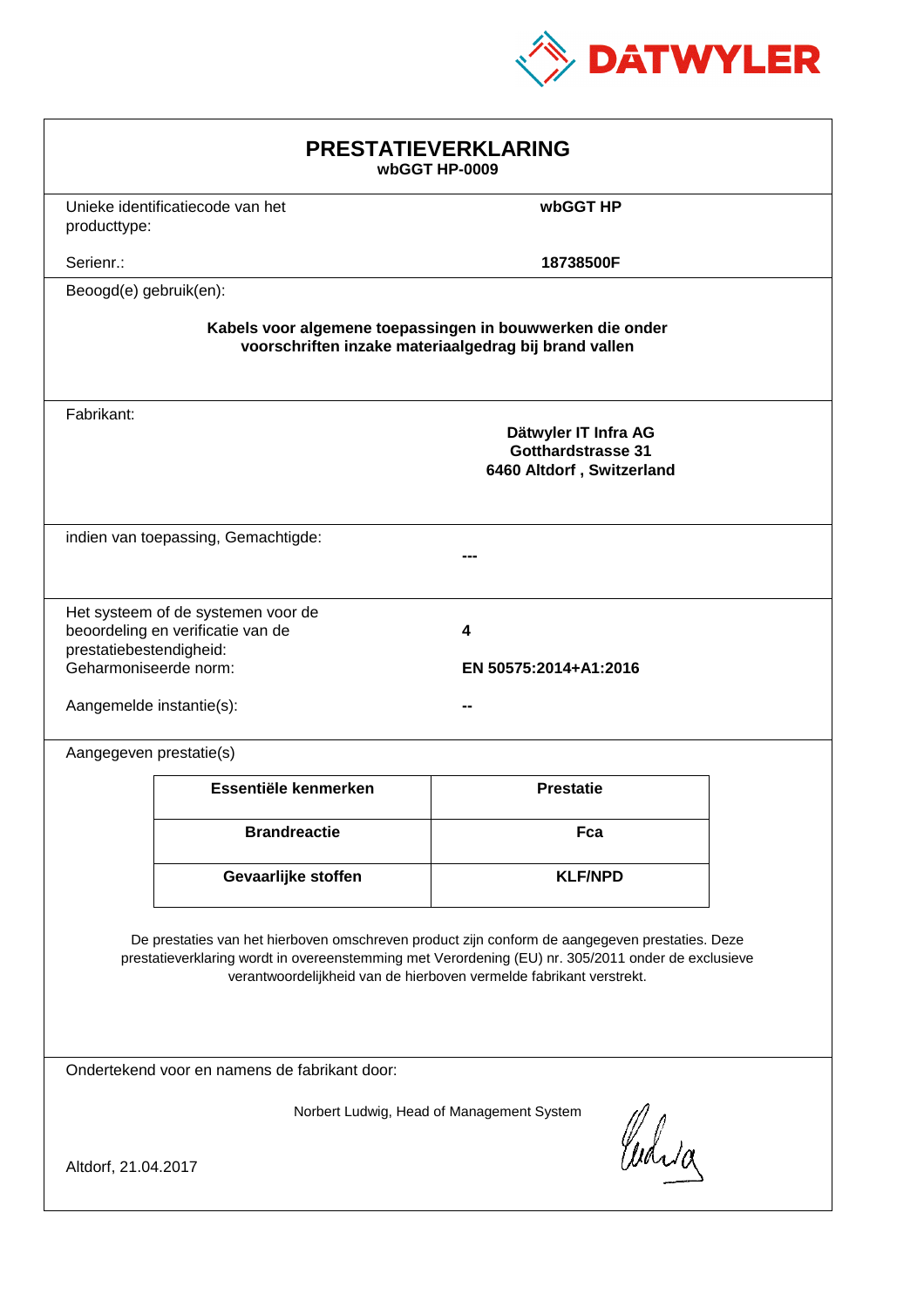

| DÉCLARATION DES PERFORMANCES<br>wbGGT HP-0009                  |                                                                   |                                                                                                                                                                                                                                                                  |  |
|----------------------------------------------------------------|-------------------------------------------------------------------|------------------------------------------------------------------------------------------------------------------------------------------------------------------------------------------------------------------------------------------------------------------|--|
| produit type:                                                  | Code d'identification unique du                                   | wbGGT HP                                                                                                                                                                                                                                                         |  |
| Numéro de série:                                               |                                                                   | 18738500F                                                                                                                                                                                                                                                        |  |
| Usage(s) prévu(s):                                             |                                                                   |                                                                                                                                                                                                                                                                  |  |
|                                                                |                                                                   | Câble pour applications générales dans les ouvrages de construction soumis<br>aux exigences de réaction au feu                                                                                                                                                   |  |
| Fabricant:                                                     |                                                                   | Dätwyler IT Infra AG<br><b>Gotthardstrasse 31</b><br>6460 Altdorf, Switzerland                                                                                                                                                                                   |  |
|                                                                | Le cas échéant, Mandataire                                        |                                                                                                                                                                                                                                                                  |  |
| performances:<br>Norme harmonisée:<br>Organisme(s) notifié(s): | Système(s) d'évaluation et de<br>vérification de la constance des | 4<br>EN 50575:2014+A1:2016                                                                                                                                                                                                                                       |  |
|                                                                | Performance(s) déclarée(s):                                       |                                                                                                                                                                                                                                                                  |  |
|                                                                | Caractéristique essentielle                                       | <b>Performance</b>                                                                                                                                                                                                                                               |  |
|                                                                | <b>Réaction au feu</b>                                            | Fca                                                                                                                                                                                                                                                              |  |
|                                                                | <b>Substances dangereuses</b>                                     | <b>KLF/NPD</b>                                                                                                                                                                                                                                                   |  |
|                                                                |                                                                   | Les performances du produit identifié ci-dessus sont conformes aux performances déclarées.<br>Conformément au règlement (UE) no 305/2011, la présente déclaration des performances est<br>établie sous la seule responsabilité du fabricant mentionné ci-dessus. |  |
|                                                                | Signé pour le fabricant et en son nom par:                        |                                                                                                                                                                                                                                                                  |  |
| Altdorf, 21.04.2017                                            |                                                                   | Norbert Ludwig, Head of Management System<br>Curia                                                                                                                                                                                                               |  |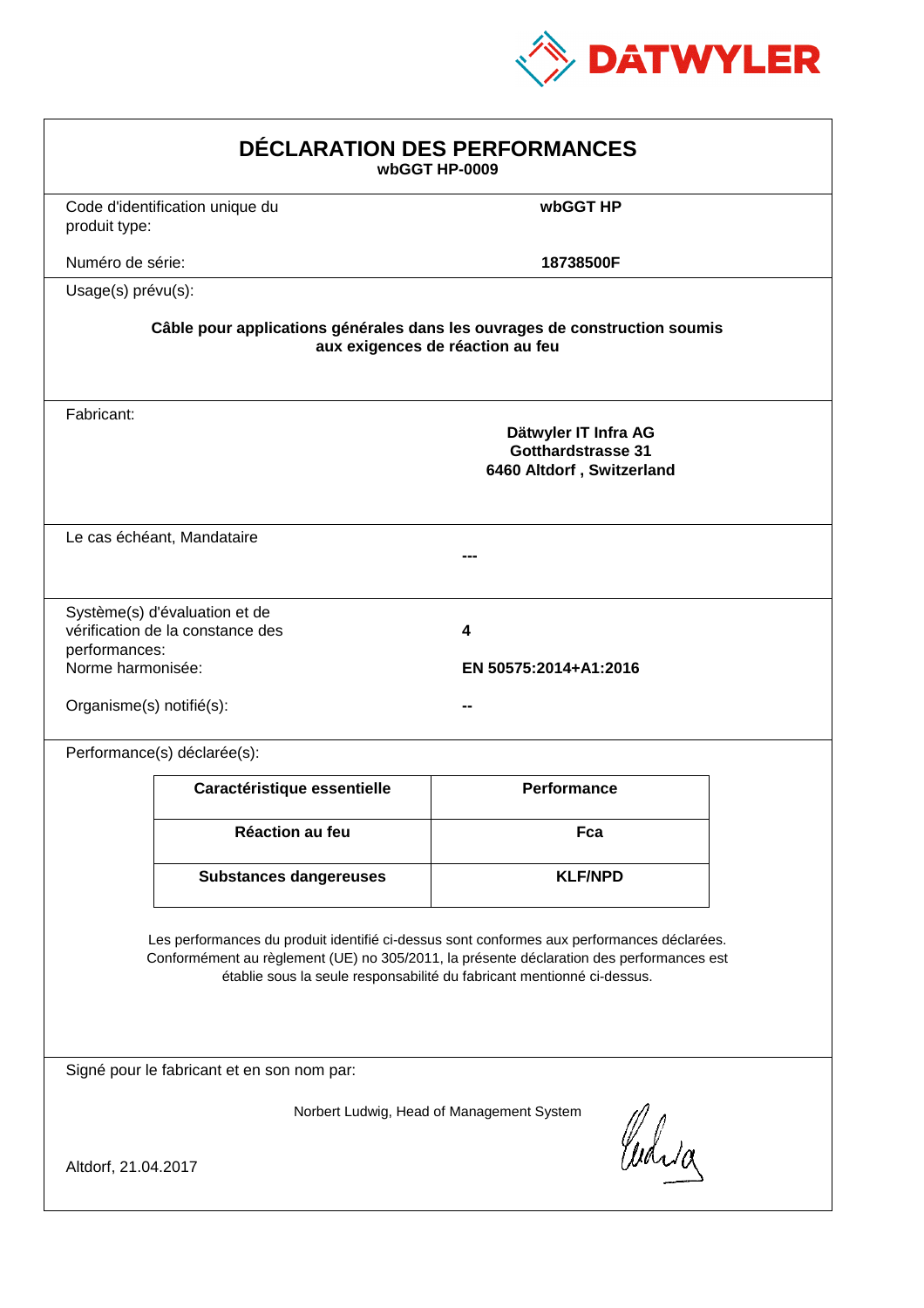

| <b>DECLARACIÓN DE PRESTACIONES</b><br>wbGGT HP-0009                                                                                                                                                                                                                                            |                                                                                                        |                            |  |  |  |
|------------------------------------------------------------------------------------------------------------------------------------------------------------------------------------------------------------------------------------------------------------------------------------------------|--------------------------------------------------------------------------------------------------------|----------------------------|--|--|--|
| producto tipo:                                                                                                                                                                                                                                                                                 | Código de identificación única del                                                                     | wbGGT HP                   |  |  |  |
| Número de serie:                                                                                                                                                                                                                                                                               |                                                                                                        | 18738500F                  |  |  |  |
| Usos previstos:                                                                                                                                                                                                                                                                                |                                                                                                        |                            |  |  |  |
|                                                                                                                                                                                                                                                                                                | Cable sujeto a requisitos de reacción al fuego para aplicaciones generales en obras<br>de construcción |                            |  |  |  |
| Fabricante:                                                                                                                                                                                                                                                                                    | Dätwyler IT Infra AG<br>Gotthardstrasse 31<br>6460 Altdorf, Switzerland                                |                            |  |  |  |
|                                                                                                                                                                                                                                                                                                | En su caso, Representante autorizado:                                                                  |                            |  |  |  |
| (EVCP):<br>Norma armonizada:<br>Organismos notificados:                                                                                                                                                                                                                                        | Sistemas de evaluación y verificación<br>de la constancia de las prestaciones                          | 4<br>EN 50575:2014+A1:2016 |  |  |  |
|                                                                                                                                                                                                                                                                                                | Prestaciones declaradas:                                                                               |                            |  |  |  |
|                                                                                                                                                                                                                                                                                                | Característica esencial                                                                                | <b>Prestaciones</b>        |  |  |  |
|                                                                                                                                                                                                                                                                                                | Reacción al fuego                                                                                      | Fca                        |  |  |  |
|                                                                                                                                                                                                                                                                                                | Sustancias peligrosas                                                                                  | <b>KLF/NPD</b>             |  |  |  |
| Las prestaciones del producto identificado anteriormente son conformes con el conjunto de<br>prestaciones declaradas. La presente declaración de prestaciones se emite, de conformidad con<br>el Reglamento (UE) nº 305/2011, bajo la sola responsabilidad del fabricante arriba identificado. |                                                                                                        |                            |  |  |  |
|                                                                                                                                                                                                                                                                                                | Firmado por y en nombre del fabricante por:                                                            |                            |  |  |  |
| Norbert Ludwig, Head of Management System<br>Curia<br>Altdorf, 21.04.2017                                                                                                                                                                                                                      |                                                                                                        |                            |  |  |  |
|                                                                                                                                                                                                                                                                                                |                                                                                                        |                            |  |  |  |